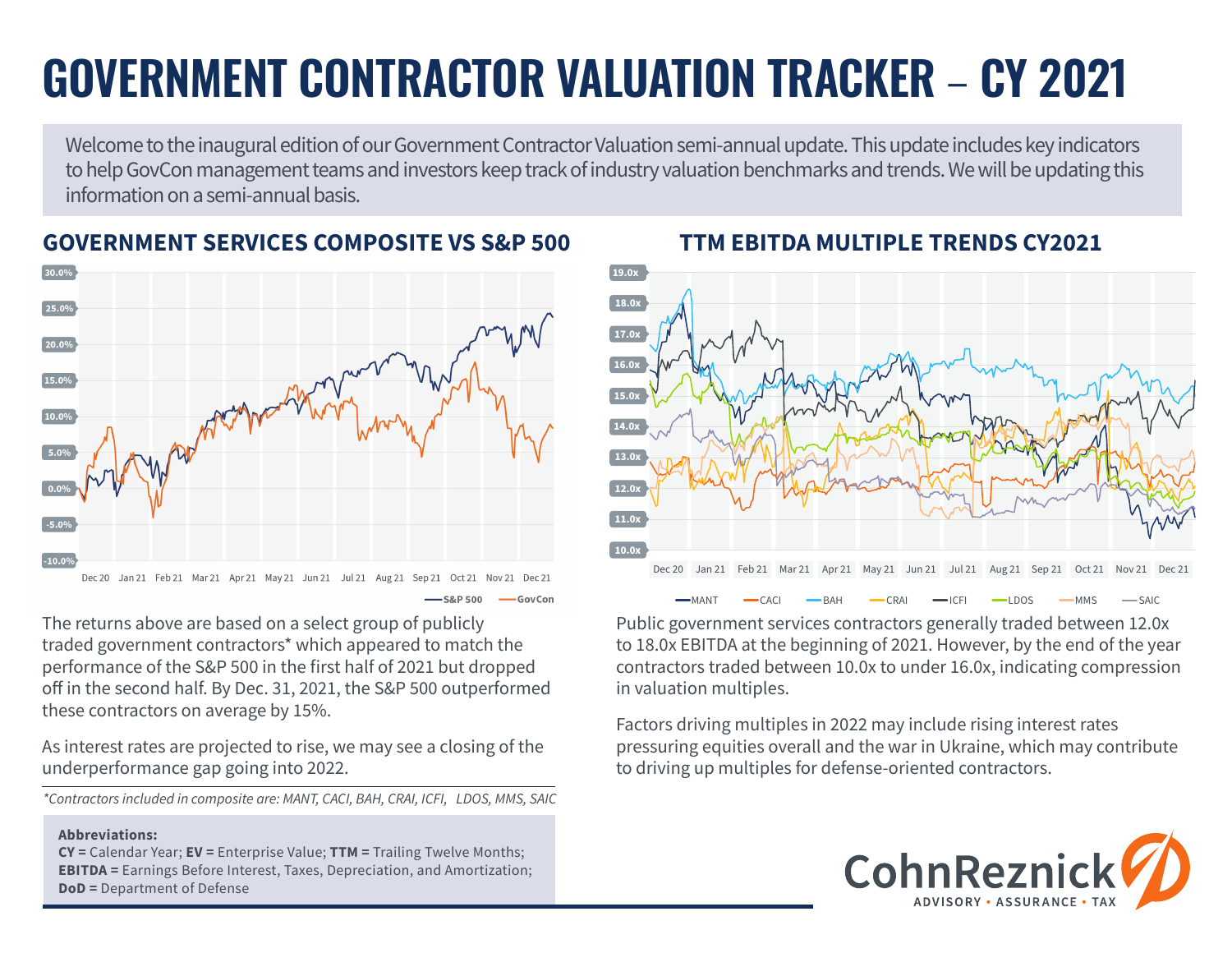## **Mergers & Acquisitions in CY 2021**

| <b>Transaction</b><br><b>Date</b> | <b>Target Name</b>                                                     | <b>Acquirer Name</b>                                                     | <b>Net Sales</b><br>(SM) | <b>EBITDA</b><br>(SM) | <b>EBITDA</b><br>Margin % | $ $ Enterprise $ $<br><b>Value</b> | <b>EV/Net</b><br><b>Sales</b> | EV/<br><b>EBITDA</b> |
|-----------------------------------|------------------------------------------------------------------------|--------------------------------------------------------------------------|--------------------------|-----------------------|---------------------------|------------------------------------|-------------------------------|----------------------|
| 10/25/2021                        | PAE Incorporated                                                       | <b>Amentum Government Services</b><br><b>Holdings LLC</b>                | 2,973                    | 219                   | 7.4%                      | 1,913                              | 0.6x                          | 8.7x                 |
| 8/19/2021                         | Alion Science and Technology Corp. Huntington Ingalls Industries, Inc. |                                                                          | 1,065                    | 82                    | 7.7%                      | 2,057                              | 1.9x                          | 24.9x                |
| 5/25/2021                         | <b>Cubic Corporation</b>                                               | Veritas Capital Fund Management,<br>L.L.C; Evergreen Coast Capital Corp. | 1,488                    | 237                   | 15.9%                     | 3,477                              | 2.3x                          | 14.7x                |
| 5/6/2021                          | Perspecta Inc.                                                         | Peraton Corporation                                                      | 4,483                    | 646                   | 14.4%                     | 7,273                              | 1.6x                          | 11.3x                |
| 4/29/2021                         | Abaco Systems Inc.                                                     | AMETEK, Inc.                                                             | 325                      | <b>NA</b>             | <b>NA</b>                 | 1,350                              | 4.2x                          | <b>NA</b>            |
| 4/26/2021                         | Whitney, Bradley & Brown, Inc.                                         | Serco Group plc                                                          | 212                      | 29                    | 13.7%                     | 288                                | 1.4x                          | 9.9x                 |
| 4/21/2021                         | NIC Inc.                                                               | Tyler Technologies, Inc.                                                 | 460                      | 108                   | 23.4%                     | 2,103                              | 4.6x                          | 19.5x                |
| 11/2/2020                         | Pacific Star Communications, Inc.                                      | <b>Curtiss-Wright Corporation</b>                                        | 120                      | <b>NA</b>             | <b>NA</b>                 | 406                                | 3.4x                          | <b>NA</b>            |
| 3/13/2020                         | Unisys Federal                                                         | Science Applications International<br>Corporation                        | 689                      | 92                    | 13.4%                     | 1,200                              | 1.7x                          | 13.0x                |
| 1/31/2020                         | Incentive Technology Group, LLC                                        | ICF Incorporated, L.L.C.                                                 | 90                       | <b>NA</b>             | <b>NA</b>                 | 255                                | 2.8x                          | <b>NA</b>            |

| Net Sales<br><b>Enterprise Value Multiples</b> |     | <b>EBITDA</b><br>(SM) | Margin $%$ | EBITDA  Enterprise  EV/Net<br><b>Value</b> | <b>Sales</b> | EV/EBITDA |
|------------------------------------------------|-----|-----------------------|------------|--------------------------------------------|--------------|-----------|
| 25th Percentile                                | 240 | 87                    | $10.6\%$   | 605                                        |              | 10.6x     |
| Median                                         | 575 | 108                   | 13.7%      | 1,631                                      | 2.1x         | 13.0x     |

The data above is based on ten transactions in the GovCon space that were closed or announced over CY2021 with publicly disclosed valuation multiples. The transactions indicate a continued trend of middle market firms being acquired by larger rivals and consolidation within the industry. The median EBITDA multiple was 13.0x, near the median of the public company valuation multiples.